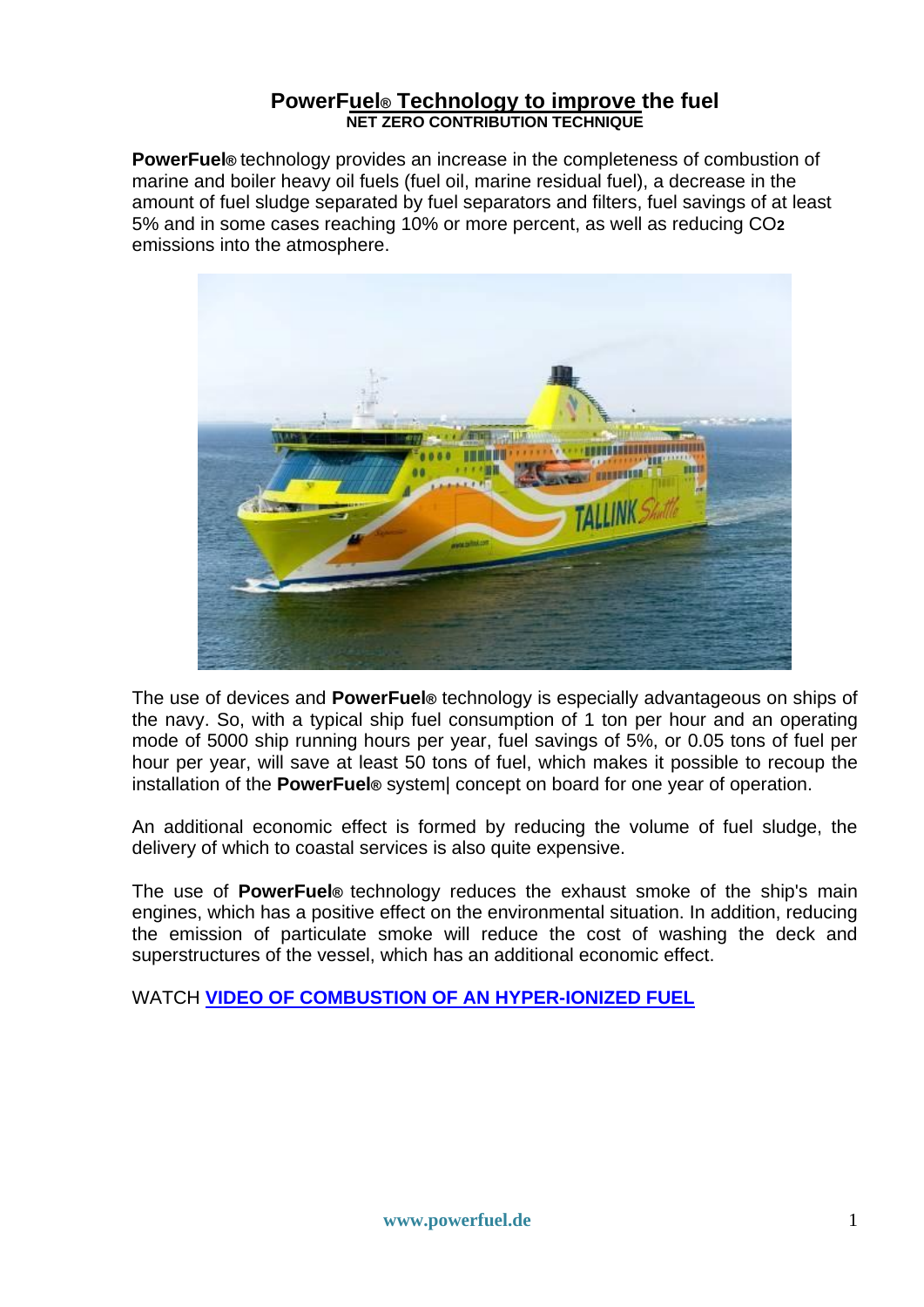

Typical chimney view of a vessel equipped with the **PowerFuel®** system, at full speed.

The **PowerFuel®** system can also be used effectively in heavy fuel oil boiler systems, primarily due to the reduction of harmful emissions.



Fig.5. Pipe of the port boiler house, the boiler works on processed by **PowerFuel®** technology fuel oil…

At the same time, there is no clogging of the fuel nozzles - the photo shows the boiler nozzle, which has worked without maintenance for more than 3 months in continuous mode. It appears to be completely clean.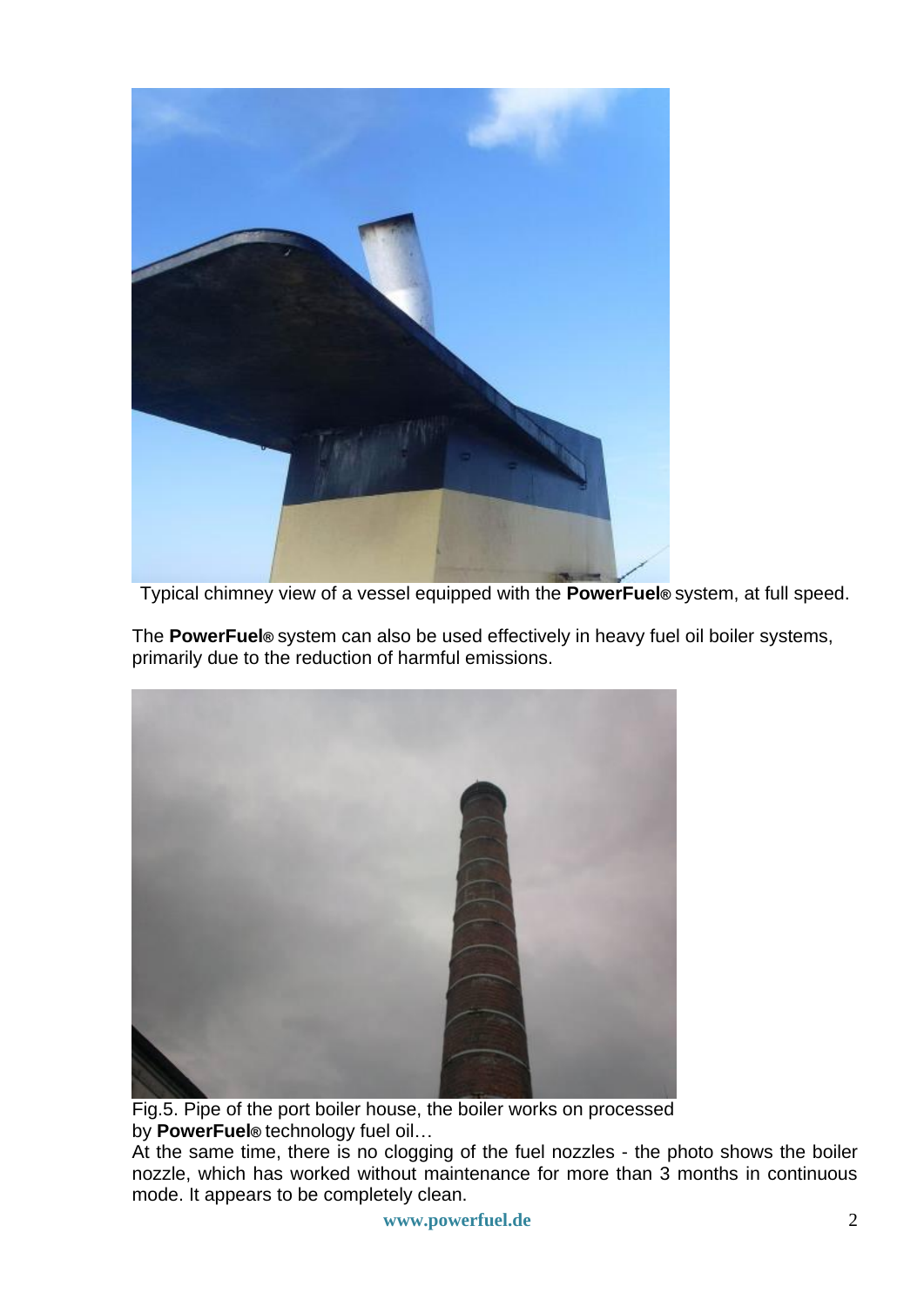

Clean cut surface of the boiler nozzle when operating on fuel treated with **PowerFuel®** technology.



Heavy fuel: